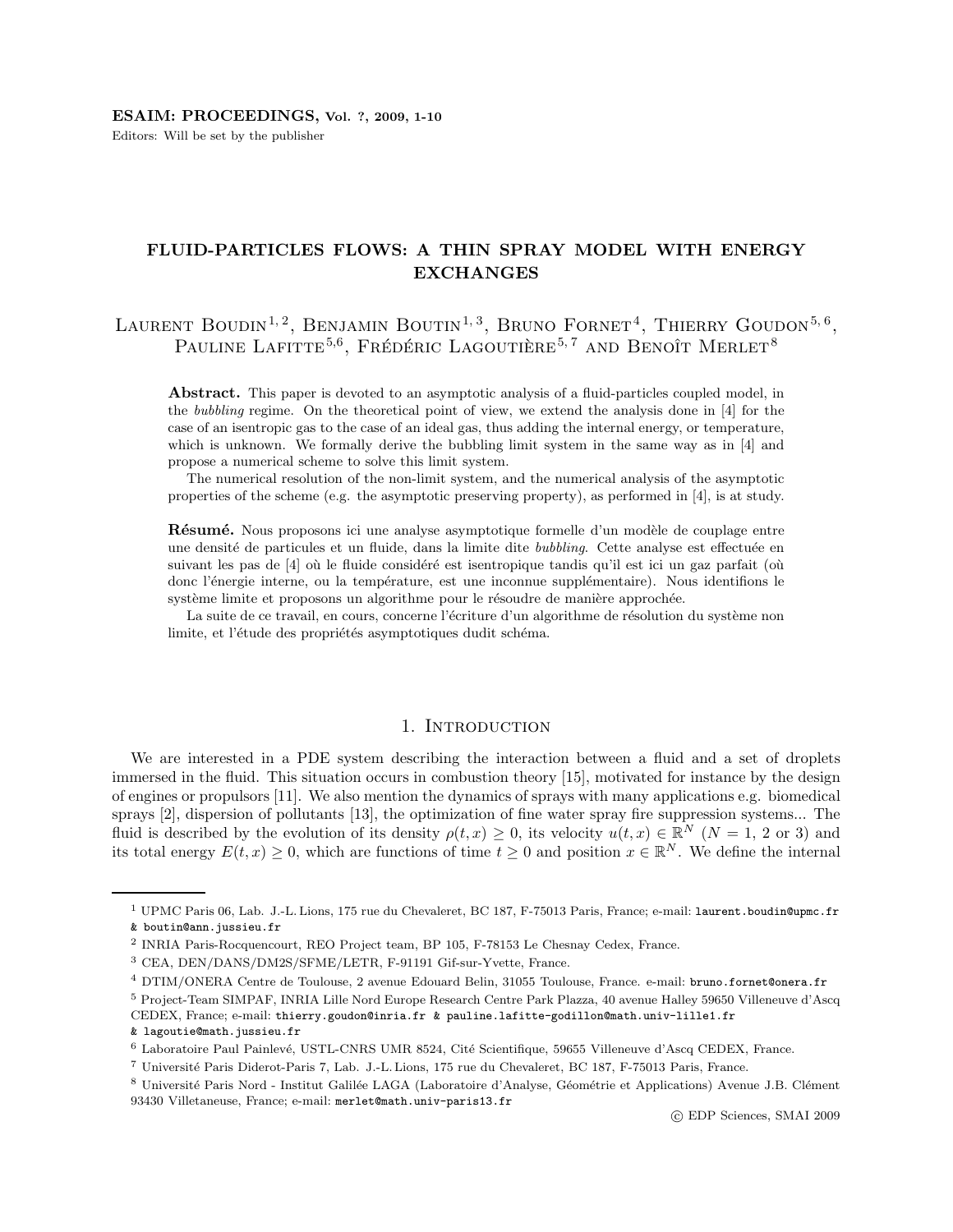energy e, the pressure p, the temperature  $\Theta$  by the relations

$$
e = \frac{p}{(\gamma - 1)\rho} \ge 0, \qquad p = R\rho\Theta, \qquad E = e + \frac{u^2}{2}
$$

where R is the perfect gas constant and  $\gamma > 1$  is the adiabatic constant. The disperse phase is described by its density distribution in phase space  $f(t, x, v) \geq 0$ , where the variable  $v \in \mathbb{R}^N$  stands for the velocity of the particles. Macroscopic quantities can be defined as moments with respect to  $v$ ; in what follows we need

| the macroscopic density: | $n(t,x) = \int_{\mathbb{R}^N} f(t,x,v) dv,$                         |
|--------------------------|---------------------------------------------------------------------|
| the bulk velocity:       | $nV(t,x) = \int_{\mathbb{R}^N} v f(t,x,v) dv,$                      |
| the temperature:         | $n V ^2(t,x) + Nn\Theta_p = \int_{\mathbb{R}^N}  v ^2 f(t,x,v) dv,$ |
| the heat flux:           | $q(t,x) = \int_{\mathbb{R}^N} v \frac{ v ^2}{2} f(t,x,v) dv.$       |

The evolution of the density  $f$  is governed by

$$
\partial_t f + v \cdot \nabla_x f = \text{div}_v \big( (v - u)f + \Theta \nabla_v f \big) - \eta_p \nabla_x \Phi \cdot \nabla_v f. \tag{1}
$$

The divergence term in the right-hand side accounts for both the friction force exerted by the fluid on the particles, which is supposed to be proportional to the relative velocity  $(v - u)$ , and the Brownian motion of the particles, which induces diffusion with respect to the velocity variable, depending on the surrounding temperature Θ. Note that more complicated and nonlinear expressions of the drag force can be used; the linear relation with respect to the relative velocity applies when the Reynolds number of the flow is low. The second term in the right-hand side comes from an external force with potential  $\Phi$  and  $\eta_p$  is a positive constant. The evolution of the fluid obeys the Euler system

$$
\begin{cases}\n\partial_t \rho + \text{div}_x(\rho u) = 0, \\
\partial_t(\rho u) + \text{Div}_x(\rho u \otimes u) + \nabla_x p = \mathscr{F} - \eta_f \rho \nabla_x \Phi, \\
\partial_t(\rho E) + \text{div}_x((\rho E + p)u) = \mathscr{E} - \eta_f \rho u \cdot \nabla_x \Phi,\n\end{cases}
$$
\n(2)

where  $\eta_f$  is another positive coefficient that accounts for a possible difference of amplitude in the forces applied to the fluid or the disperse phase. Remark that assuming  $\eta_p$  and  $\eta_f$  positive means that the external force associated to the potential  $\Phi$  acts on opposite directions on the particles and on the fluid. Bearing in mind the example of gravity we have  $\nabla_x \Phi = g \in \mathbb{R}^N$  and we are dealing with a situation where particles are light compared to the fluid: gravity pushes the fluid downward, while buoyancy effects push the particles upward. In other words, here and below, the disperse phase is buoyancy driven, while the fluid is gravity driven. In such a situation, we can expect the formation of sedimentation profiles. We refer to [3], [4] for a discussion on this modeling issue. Here, the main point we address is the introduction of the energy equation and the description of energy exchanges.

In (2), the force  $\mathscr F$  arising in the right-hand side of the momentum equation is given by the friction force exerted by the particles on the fluid and it reads

$$
\mathscr{F}(t,x) = n(V-u)(t,x) = \int_{\mathbb{R}^N} (v-u)f(t,x,v) \, \mathrm{d}v. \tag{3}
$$

The energy exchanges between the two phases split as follows:

$$
\mathcal{E}(t,x) = \left( n(V-u) \cdot u + Nn(\Theta_p - \Theta) \right)(t,x) + \mathcal{E}'(t,x)
$$
  
\n
$$
= \int_{\mathbb{R}^N} (v-u) f(t,x,v) dv \cdot u
$$
  
\n
$$
+ N(\Theta_p - \Theta)(t,x) \int_{\mathbb{R}^N} f(t,x,v) dv + \mathcal{E}'(t,x).
$$
\n(4)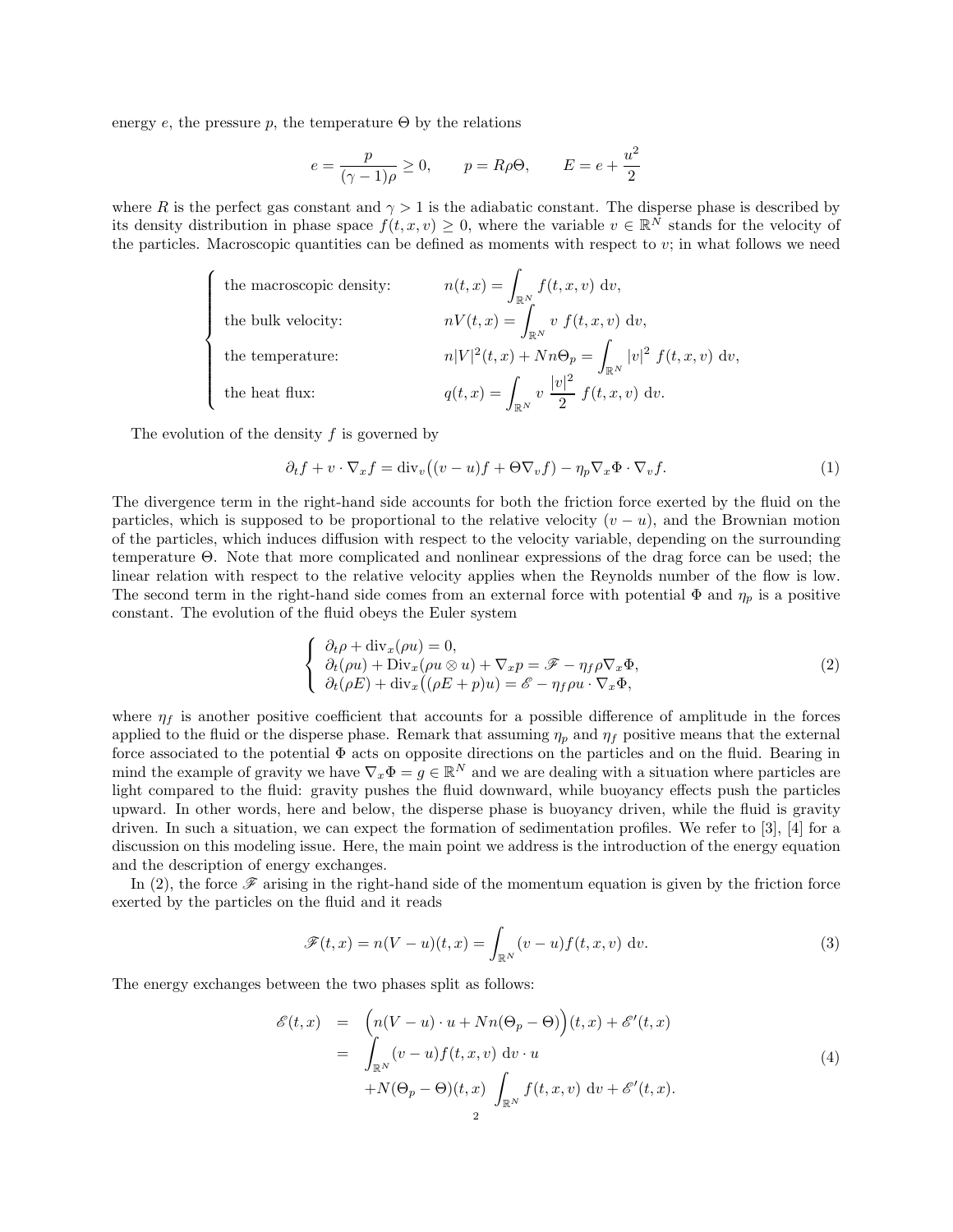In this expression, the first term is nothing but the work of the friction force  $\mathscr F$  while the second describes the heat transfer between the two phases; the last term, which will be specified later on, guarantees the total energy conservation. As a matter of fact, we remark that the evolution of the internal energy is driven by

$$
\partial_t(\rho e) + \text{div}_x(\rho e u) + p \text{div}_x u = Nn(\Theta_p - \Theta) + \mathscr{E}'(t, x).
$$

In this modeling, we disregard many physical effects that could be non negligible for applications (added mass effects, Basset forces...). Nevertheless in most cases, these effects are of many orders smaller than the drag and gravity forces. We restrict ourselves to the description of thin sprays which means that

- we neglect inter-particles collisions and coagulation-fragmentation phenomena.

- the volume fraction of the particles is neglected as well.

We refer for instance to [12] for further discussions of the modeling issues.

In this paper, the goal is to extend, at least formally, the analysis performed in [3] (see also [9, 10]) and, having identified relevant asymptotic regimes, to design adapted Asymptotic Preserving schemes, in the spirit of [4, 5, 8]. The dissipative or relaxation properties of the system are crucial to this approach.

### 2. Dissipation properties

Let us start by considering the evolution of the macroscopic quantities

$$
\partial_t n + \text{div}_x(nV) = 0,
$$
  
\n
$$
\partial_t (nV) + \text{Div}_x \left( \int_{\mathbb{R}^N} v \otimes v f \, dv \right) = -n(V - u) + \eta_p n \nabla_x \Phi,
$$
  
\n
$$
\partial_t \left( \int_{\mathbb{R}^N} \frac{v^2}{2} f \, dv \right) + \text{div}_x q = - \int_{\mathbb{R}^N} (v - u) \cdot v f \, dv + Nn\Theta + \eta_p nV \cdot \nabla_x \Phi,
$$
\n(5)

where we use integration by parts for evaluating the right-hand sides. Observe that the total momentum is conserved (up to the gravity term) since

$$
\partial_t (\rho u + nV) + \text{Div}_x \left( \rho u \otimes u + \int_{\mathbb{R}^N} v \otimes v f \ dv \right) + \nabla_x p = (\eta_p n - \eta_f \rho) \nabla_x \Phi. \tag{6}
$$

Next, since we consider the mixture fluid/particles as a whole, the total energy should also be conserved, which will give the definition of  $\mathscr{E}'$ . We remark that

$$
\int_{\mathbb{R}^N} (v - u) \cdot v f dv = \int_{\mathbb{R}^N} |v - u|^2 f dv + n(V - u) \cdot u
$$
  
=  $n(|V|^2 + N\Theta_p - 2V \cdot u + |u|^2) + n(V - u) \cdot u$   
=  $n|V - u|^2 + Nn\Theta_p + n(V - u) \cdot u$ .

Therefore the kinetic energy of the particles obeys

$$
\partial_t \Big(\int_{\mathbb{R}^N} \frac{|v|^2}{2} f \, \mathrm{d}v \Big) + \mathrm{div}_x q = -n|V - u|^2 + Nn(\Theta - \Theta_p) - n(V - u) \cdot u + \eta_p nV \cdot \nabla_x \Phi.
$$

Accordingly, we set

$$
\mathscr{E}'(t,x) = n|V - u|^2
$$

so that the total energy is driven by

$$
\partial_t \left( \rho E + \int_{\mathbb{R}^N} \frac{|v|^2}{2} f \, dv \right) + \text{div}_x \left( (\rho E + p) u + q \right) = (\eta_p n V - \eta_f \rho u) \cdot \nabla_x \Phi. \tag{7}
$$

Hence, the term  $\mathscr{E}'$  appears as a source of internal energy, or a source of heat, for the fluid, produced by the friction with the particle, and proportional to the macroscopic kinetic energy defined by the relative velocity  $V - u$ .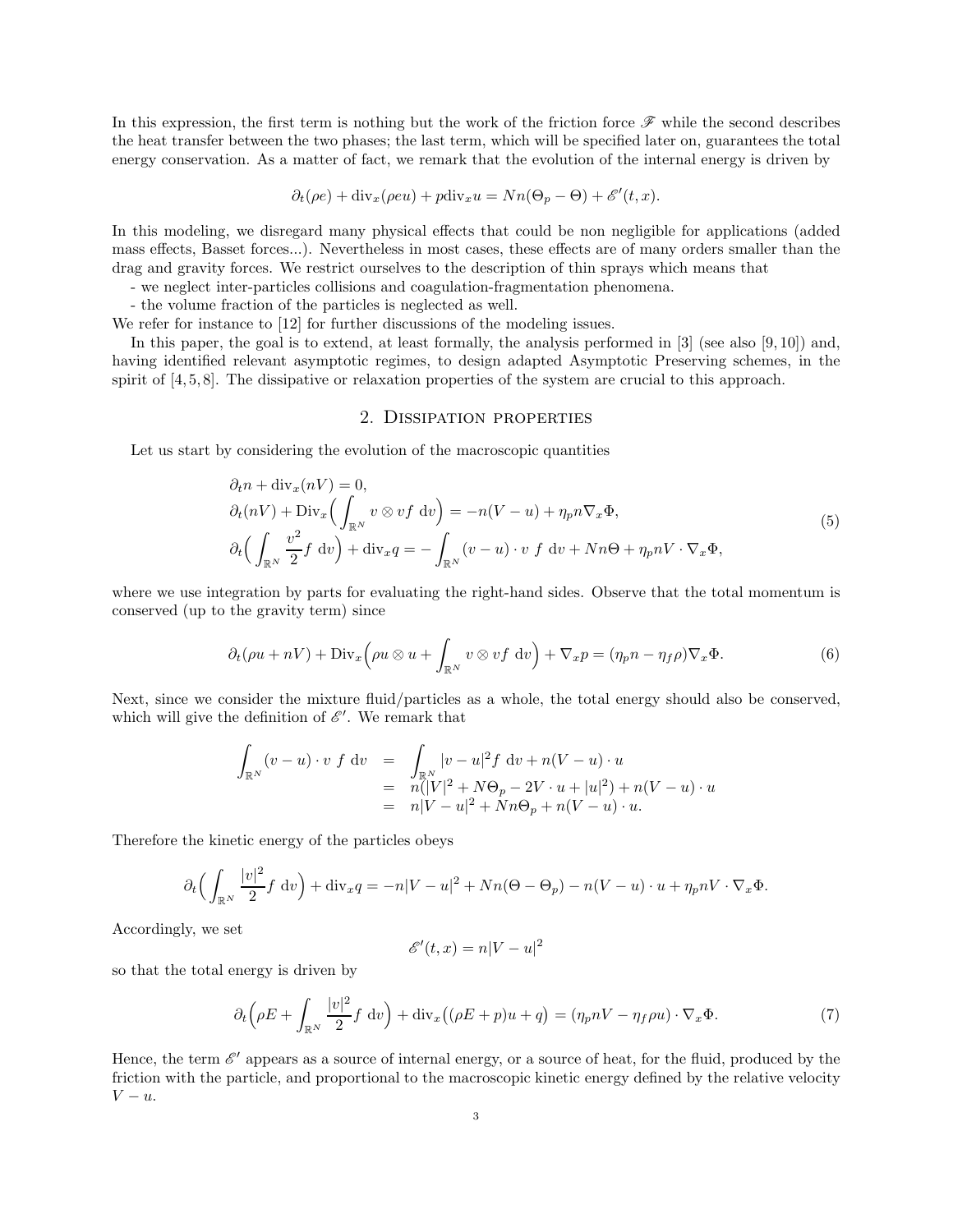Next, we consider the entropy  $S(t, x)$  defined by the relation

$$
S = -\frac{R}{\gamma - 1} \ln (p\rho^{-\gamma}) = -\frac{R}{\gamma - 1} \ln \left( R \frac{\Theta}{\rho^{\gamma - 1}} \right).
$$

We check that it satisfies

$$
\partial_t(\rho S) + \text{div}_x(\rho S u) = \frac{R\rho}{p} \left( n(V - u) \cdot u - n(V - u) \cdot u - Nn(\Theta_p - \Theta) - \mathscr{E}' \right)
$$
  
= 
$$
-Nn\left(\frac{\Theta_p}{\Theta} - 1\right) - \frac{n}{\Theta}|V - u|^2.
$$
 (8)

Finally, we look at the entropy of the disperse phase

$$
\frac{\mathrm{d}}{\mathrm{d}t} \int_{\mathbb{R}^N} \int_{\mathbb{R}^N} f \ln(f) \, \mathrm{d}v \, \mathrm{d}x = - \int_{\mathbb{R}^N} \int_{\mathbb{R}^N} \left( (v - u)f \cdot \frac{\nabla_v f}{f} + \Theta \frac{|\nabla_v f|^2}{f} \right) \, \mathrm{d}v \, \mathrm{d}x \n= N \int_{\mathbb{R}^N} n \, \mathrm{d}x - \int_{\mathbb{R}^N} \int_{\mathbb{R}^N} \Theta \frac{|\nabla_v f|^2}{f} \, \mathrm{d}v \, \mathrm{d}x.
$$

Hence, the total entropy satisfies

$$
\frac{\mathrm{d}}{\mathrm{d}t} \Big( \int_{\mathbb{R}^N} \rho S \, \mathrm{d}x + \int_{\mathbb{R}^N} \int_{\mathbb{R}^N} f \ln(f) \, \mathrm{d}v \, \mathrm{d}x \Big) \n= - \int_{\mathbb{R}^N} \int_{\mathbb{R}^N} \Theta \frac{|\nabla_v f|^2}{f} \, \mathrm{d}v \, \mathrm{d}x + 2N \int_{\mathbb{R}^N} n \, \mathrm{d}x \n- N \int_{\mathbb{R}^N} n \frac{\Theta_p}{\Theta} \, \mathrm{d}x - \int_{\mathbb{R}^N} \frac{n|V - u|^2}{\Theta} \, \mathrm{d}x
$$

The next argument is two-fold. On the one hand, we observe that

$$
N\int_{\mathbb{R}^N} n \, dx = -\int_{\mathbb{R}^N} \int_{\mathbb{R}^N} \frac{v - V}{\sqrt{\Theta}} \sqrt{f} \cdot \sqrt{\Theta} \frac{\nabla_v f}{\sqrt{f}} \, dv \, dx,
$$

and on the other hand we have

$$
\int_{\mathbb{R}^N} |v - V|^2 f \, \mathrm{d}v = n|V|^2 + Nn\Theta_p - 2nV \cdot V + n|V|^2 = Nn\Theta_p.
$$

It follows that

$$
\frac{\mathrm{d}}{\mathrm{d}t} \Big( \int_{\mathbb{R}^N} \rho S \, \mathrm{d}x + \int_{\mathbb{R}^N} \int_{\mathbb{R}^N} f \ln(f) \, \mathrm{d}v \, \mathrm{d}x \Big) \n= - \int_{\mathbb{R}^N} \int_{\mathbb{R}^N} \Big( \Theta \frac{|\nabla_v f|^2}{f} + 2 \frac{v - V}{\sqrt{\Theta}} \sqrt{f} \cdot \sqrt{\Theta} \frac{\nabla_v f}{\sqrt{f}} + \frac{|v - V|^2}{\Theta} f \Big) \, \mathrm{d}v \, \mathrm{d}x \n- \int_{\mathbb{R}^N} n \frac{|V - u|^2}{\Theta} \, \mathrm{d}x \n= - \int_{\mathbb{R}^N} \int_{\mathbb{R}^N} \Big| \sqrt{\Theta} \frac{\nabla_v f}{\sqrt{f}} + \frac{v - V}{\sqrt{\Theta}} \sqrt{f} \Big|^2 \, \mathrm{d}v \, \mathrm{d}x - \int_{\mathbb{R}^N} n \frac{|V - u|^2}{\Theta} \, \mathrm{d}x,
$$

which indicates that the total entropy of the system is dissipated.

Let us summarize the computation as follows.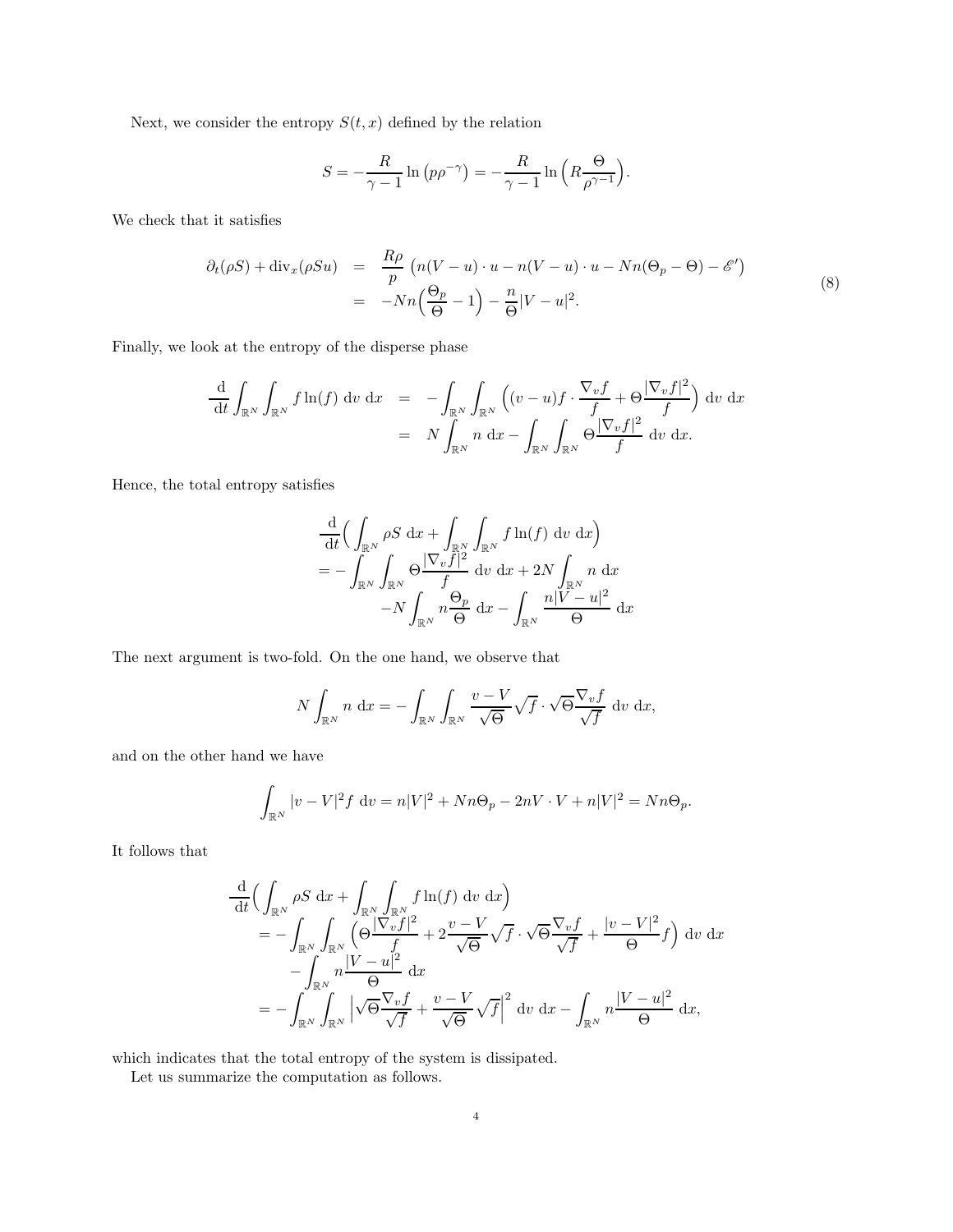**Proposition 1.** Let  $(\rho, u, E, f)$  be a (smooth enough) solution of (1)–(4). Then, both the total momentum and the total energy are conserved while the total entropy is dissipated and we have

$$
\frac{\mathrm{d}}{\mathrm{d}t} \Big( \int_{\mathbb{R}^N} \rho E \, \mathrm{d}x + \int_{\mathbb{R}^N} \int_{\mathbb{R}^N} \frac{v^2}{2} f \, \mathrm{d}v \, \mathrm{d}x \Big) = \int_{\mathbb{R}^N} (\eta_p n V - \eta_f \rho u) \cdot \nabla_x \Phi \, \mathrm{d}x, \n\frac{\mathrm{d}}{\mathrm{d}t} \Big( \int_{\mathbb{R}^N} \rho S \, \mathrm{d}x + \int_{\mathbb{R}^N} \int_{\mathbb{R}^N} f \ln(f) \, \mathrm{d}v \, \mathrm{d}x \Big) \n= - \int_{\mathbb{R}^N} \int_{\mathbb{R}^N} \left| \sqrt{\Theta} \frac{\nabla_v f}{\sqrt{f}} + \frac{v - V}{\sqrt{\Theta}} \sqrt{f} \right|^2 \, \mathrm{d}v \, \mathrm{d}x - \int_{\mathbb{R}^N} \int_{\mathbb{R}^N} f \frac{|V - u|^2}{\Theta} \, \mathrm{d}v \, \mathrm{d}x \le 0.
$$
\n(9)

Note that the dissipation terms vanish when

$$
u = V
$$
 and  $f(t, x, v) = \frac{n(t, x)}{(2\pi \Theta(t, x))^{N/2}} \exp\left(-\frac{|v - V(t, x)|^2}{2\Theta(t, x)}\right).$ 

# 3. Bubbling Regime

According to [3], the "Bubbling Regime" relies on the following scaling:

$$
\begin{cases}\n\partial_t f^{\epsilon} + \frac{1}{\epsilon} v \cdot \nabla_x f^{\epsilon} = \frac{1}{\epsilon^2} \text{div}_v \left( (v - \epsilon u^{\epsilon}) f^{\epsilon} + \Theta^{\epsilon} \nabla_v f^{\epsilon} \right) - \frac{1}{\epsilon} \nabla_x \Phi \cdot \nabla_v f^{\epsilon}, \\
\partial_t \rho^{\epsilon} + \text{div}_x (\rho^{\epsilon} u^{\epsilon}) = 0, \\
\partial_t (\rho^{\epsilon} u^{\epsilon}) + \text{Div}_x (\rho^{\epsilon} u^{\epsilon} \otimes u^{\epsilon}) + \nabla_x p^{\epsilon} = \frac{1}{\epsilon} \int_{\mathbb{R}^N} (v - \epsilon u^{\epsilon}) f^{\epsilon} dv - \frac{1}{1 - \epsilon^2} \rho^{\epsilon} \nabla_x \Phi, \\
\partial_t (\rho^{\epsilon} E^{\epsilon}) + \text{div}_x ((\rho^{\epsilon} E^{\epsilon} + p^{\epsilon}) u^{\epsilon}) \\
= \frac{1}{\epsilon^2} \left( \int_{\mathbb{R}^N} (v - \epsilon u^{\epsilon}) f^{\epsilon} dv \cdot \epsilon u^{\epsilon} + N n^{\epsilon} (\Theta_p^{\epsilon} - \Theta^{\epsilon}) + n^{\epsilon} |V^{\epsilon} - \epsilon u^{\epsilon}|^2 \right) - \frac{1}{1 - \epsilon^2} \rho^{\epsilon} u^{\epsilon} \cdot \nabla_x \Phi,\n\end{cases} \tag{10}
$$

where it is convenient to introduce the following notation

$$
n^{\epsilon} = \int_{\mathbb{R}^N} f^{\epsilon} dv, \qquad J^{\epsilon} = \frac{1}{\epsilon} n^{\epsilon} V^{\epsilon} = \int_{\mathbb{R}^N} \frac{v}{\epsilon} f^{\epsilon} dv,
$$

$$
n^{\epsilon} |V^{\epsilon}|^2 + N n^{\epsilon} \Theta_p^{\epsilon} = \int_{\mathbb{R}^N} v^2 f^{\epsilon} dv, \qquad q^{\epsilon} = \int_{\mathbb{R}^N} \frac{v}{\epsilon} \frac{v^2}{2} f^{\epsilon} dv.
$$

The scaling can be explained as follows. Given the radius d of the particles, the particles density  $\rho_p$  and the typical fluid density  $\rho_f$ , the dynamic viscosity of the fluid  $\mu$  we define the Stokes settling time

$$
\tau_S = \frac{2\rho_p d^2}{9\mu}
$$

and the Stokes settling velocity

$$
V_S = \tau_S g |1 - \rho_f / \rho_p|.
$$

Dropping a particle in the fluid at rest,  $V_S$  is the asymptotic velocity of the particle, and  $\tau_S$  the corresponding relaxation time. Hence,  $\tau_S$  characterizes the strength of the drag force and  $V_S$  characterizes the effect of the external force, here gravity-buoyancy, on the particles. Then, we introduce time and length scales of observation, T and L respectively and we set  $U = L/T$  which stands for the velocity unit. It is the typical velocity of the fluid. It has to be compared to both  $V_S$  and the thermal velocity

$$
V_{th} = \sqrt{\frac{3k\Theta}{4\pi\rho_p d^3}},
$$

with  $\Theta$  a typical value of the temperature and k the Boltzmann constant. The scaling assumes the following relations

$$
\tau_S = \epsilon^2 T \ll T, \qquad V_S \simeq U = \epsilon V_{th}, \qquad \rho_p = \epsilon \rho_f.
$$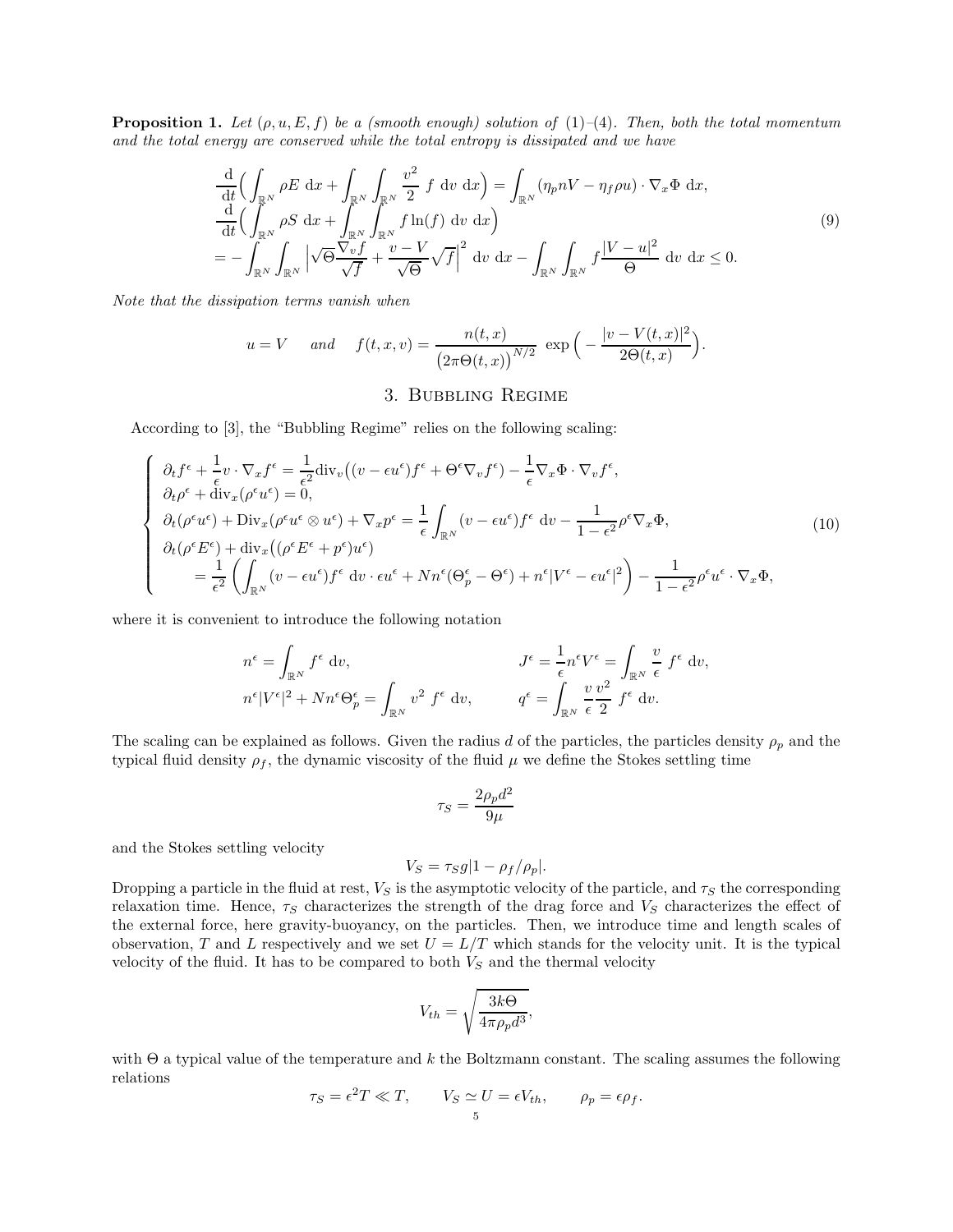Therefore, the Richardson number, which is the ratio of potential to kinetic energy, is  $1/(1 - \epsilon^2)$  for the fluid and  $1/\epsilon$  for the particles. Similarly, the temperature relaxation is characterized by

$$
\tau_{th} = \frac{1}{Nu \ 4\pi d\Lambda\Theta}
$$

where  $Nu$  is the Nusselt number, and  $\Lambda$  the thermal conductivity. We remind that the Nusselt number is a dimensionless ratio of convection heat transfer to fluid conduction heat transfer. In the present context, we have the following relation

$$
\tau_{th} = \epsilon^2 T.
$$

Of course, many other different scaling are relevant, as described in the above mentioned references. Nevertheless, we restrict ourselves to this regime, extension of the bubbling regime considered in [3, 4]. Our goal is two-fold:

- firstly, we derive the asymptotic hydrodynamic system corresponding to the limit  $\epsilon \to 0$ ,

- secondly, we design a numerical scheme for the limit system and comment on numerics the influence of the energy exchanges.

In this context Proposition 1 recasts as

$$
\frac{\mathrm{d}}{\mathrm{d}t} \Big( \int_{\mathbb{R}^N} \rho^{\epsilon} E^{\epsilon} \, \mathrm{d}x + \int_{\mathbb{R}^N} \int_{\mathbb{R}^N} \frac{v^2}{2} \, f^{\epsilon} \, \mathrm{d}v \, \mathrm{d}x \Big) = \int_{\mathbb{R}^N} \left( \frac{n^{\epsilon} V^{\epsilon}}{\epsilon} - \frac{\rho^{\epsilon} u^{\epsilon}}{1 - \epsilon^2} \right) \cdot \nabla_x \Phi \, \mathrm{d}x, \n\frac{\mathrm{d}}{\mathrm{d}t} \Big( \int_{\mathbb{R}^N} \rho^{\epsilon} S^{\epsilon} \, \mathrm{d}x + \int_{\mathbb{R}^N} \int_{\mathbb{R}^N} f^{\epsilon} \ln(f^{\epsilon}) \, \mathrm{d}v \, \mathrm{d}x \Big) \n+ \frac{1}{\epsilon^2} \int_{\mathbb{R}^N} \int_{\mathbb{R}^N} \left[ \sqrt{\Theta^{\epsilon}} \frac{\nabla_v f^{\epsilon}}{\sqrt{f^{\epsilon}}} + \frac{v - V^{\epsilon}}{\sqrt{\Theta^{\epsilon}}} \sqrt{f^{\epsilon}} \right]^2 + f^{\epsilon} |V^{\epsilon} - \epsilon u^{\epsilon}|^2 \Big] \, \mathrm{d}v \, \mathrm{d}x \le 0,
$$
\n(11)

and we infer the following relaxation effects

$$
V^{\epsilon} \simeq \epsilon u^{\epsilon}
$$
  

$$
f^{\epsilon}(t, x, v) \simeq \frac{n^{\epsilon}(t, x)}{\left(2\pi\Theta^{\epsilon}(t, x)\right)^{N/2}} \exp\left(-\frac{|v - V^{\epsilon}(t, x)|^2}{2\Theta^{\epsilon}(t, x)}\right) \simeq n^{\epsilon}(t, x) M_{\Theta^{\epsilon}(t, x)}(v)
$$

where  $M_{\Theta}$  stands for the centered Maxwellian with temperature  $\Theta$ 

$$
M_{\Theta}(v) = (2\pi \Theta)^{-N/2} e^{-v^2/(2\Theta)}.
$$

Accordingly, we obtain

$$
\int_{\mathbb{R}^N} v^2 f^{\epsilon} dv = n^{\epsilon} |V^{\epsilon}|^2 + N n^{\epsilon} \Theta_p^{\epsilon} \simeq \int_{\mathbb{R}^N} v^2 n^{\epsilon} M_{\Theta^{\epsilon}} dv = N n^{\epsilon} \Theta^{\epsilon}
$$

with  $V^{\epsilon}$  expected to be of order  $\mathcal{O}(\epsilon)$ . We deduce that

$$
\Theta^{\epsilon} - \Theta^{\epsilon}_p \xrightarrow[\epsilon \to 0]{} 0
$$

(an observation which can be seen also by considering the energy equation). Eventually, we guess that the asymptotic behavior is described by the evolution of the macroscopic quantities  $n, \rho, u, \Theta$  only, and we assume that

$$
(n^{\epsilon}, \rho^{\epsilon}, u^{\epsilon}, \Theta^{\epsilon}) \xrightarrow[\epsilon \to 0]{} (n, \rho, u, \Theta)
$$

(in a strong enough sense...), and consequently

$$
f^{\epsilon}(t, x, v) \to n(t, x) M_{\Theta(t, x)}(v). \tag{12}
$$

It thus remains to determine the equations satisfied by these quantities.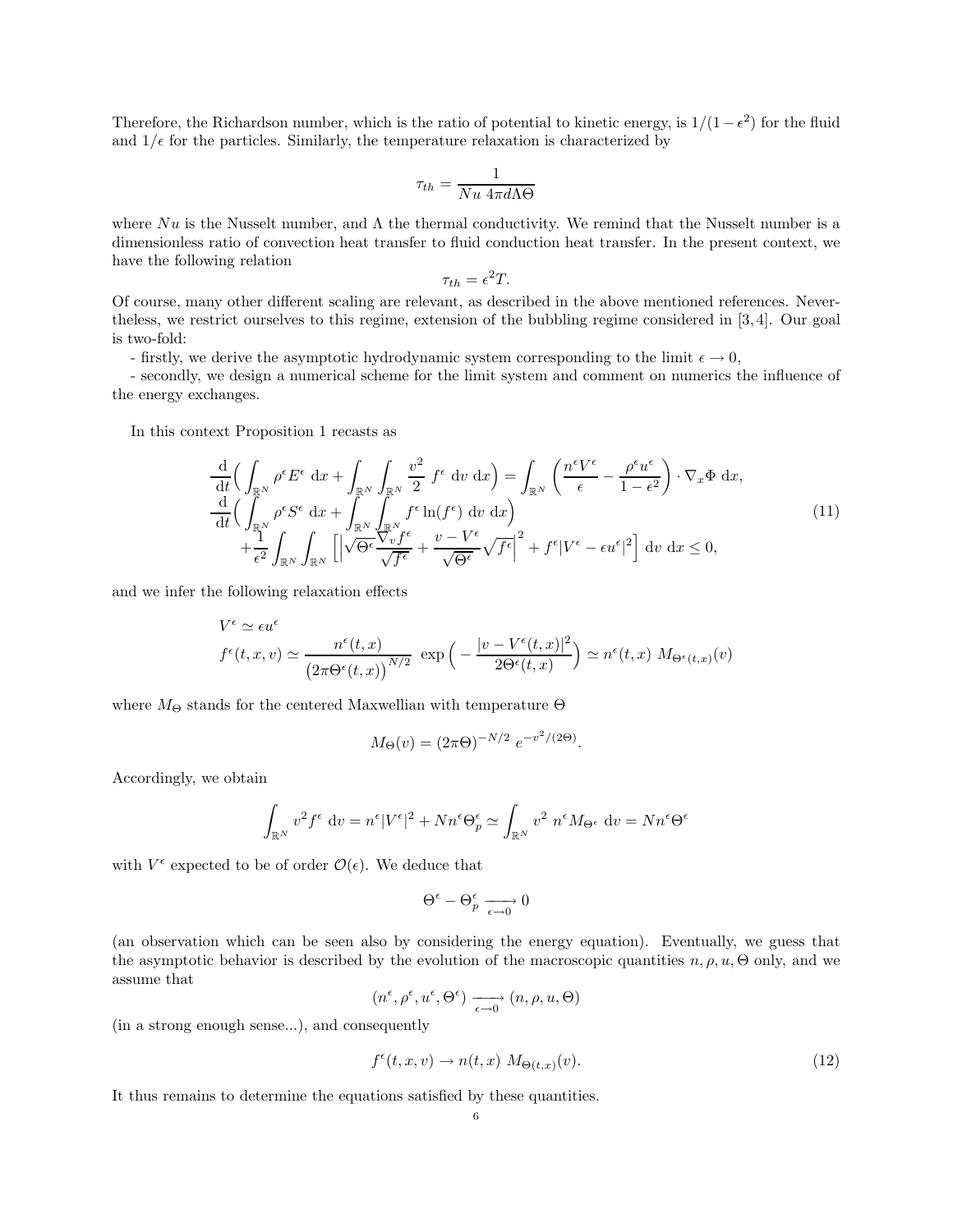To this end, we go back to the moments equations (5) which recast here in the following rescaled form

$$
\begin{cases}\n\partial_t n^{\epsilon} + \operatorname{div}_x (J^{\epsilon}) = 0, \\
\epsilon^2 \partial_t J^{\epsilon} + \operatorname{Div}_x \left( \int_{\mathbb{R}^N} v \otimes v f^{\epsilon} dv \right) = -J^{\epsilon} + n^{\epsilon} u^{\epsilon} + n^{\epsilon} \nabla_x \Phi, \\
\partial_t \left( \int_{\mathbb{R}^N} \frac{v^2}{2} f^{\epsilon} dv \right) + \operatorname{div}_x q^{\epsilon} = \frac{1}{\epsilon^2} \left( - \int_{\mathbb{R}^N} (v - \epsilon u^{\epsilon}) \cdot v f^{\epsilon} dv + N n^{\epsilon} \Theta^{\epsilon} \right) - \frac{1}{\epsilon} \nabla_x \cdot \int_{\mathbb{R}^N} \frac{|v|^2}{2} \nabla_v f^{\epsilon} dv \tag{13} \\
= \frac{1}{\epsilon^2} n^{\epsilon} (-|V^{\epsilon}|^2 - N \Theta_p^{\epsilon} + \epsilon u^{\epsilon} \cdot V^{\epsilon} + N \Theta^{\epsilon} \right) + \frac{n^{\epsilon} V^{\epsilon}}{\epsilon} \cdot \nabla_x \Phi \\
= N n^{\epsilon} \frac{\Theta^{\epsilon} - \Theta_p^{\epsilon}}{\epsilon^2} + J^{\epsilon} \cdot \left( u^{\epsilon} - \frac{J^{\epsilon}}{n^{\epsilon}} + \nabla_x \Phi \right).\n\end{cases}
$$

We also suppose that

$$
(J^{\epsilon}, q^{\epsilon}) \xrightarrow[\epsilon \to 0]{} (J, q)
$$

holds and we wish to relate these limits to  $(n, \rho, u, \Theta)$ . The ansatz (12) allows to compute the limit of the second moment

$$
\int_{\mathbb{R}^N} v \otimes v f^{\epsilon} dv \xrightarrow[\epsilon \to 0]{} n \int_{\mathbb{R}^N} v \otimes v M_{\Theta}(v) dv = n\Theta \mathbb{I}.
$$

Therefore, letting  $\epsilon$  go to 0 in the momentum equation leads to

$$
0 + \nabla_x (n\Theta) = -J + n(u + \nabla_x \Phi). \tag{14}
$$

Next, we consider the equation for the total energy

$$
\partial_t \left( \rho^{\epsilon} E^{\epsilon} + \int_{\mathbb{R}^N} \frac{|v|^2}{2} f^{\epsilon} dv \right) + \text{div}_x \left( (\rho^{\epsilon} E^{\epsilon} + p^{\epsilon}) u^{\epsilon} + q^{\epsilon} \right) = \left( J^{\epsilon} - \frac{\rho^{\epsilon} u^{\epsilon}}{1 - \epsilon^2} \right) \cdot \nabla_x \Phi. \tag{15}
$$

As  $\epsilon \to 0$  we get

$$
\partial_t \left(\rho E + \frac{N}{2} n \Theta\right) + \text{div}_x \left((\rho E + p)u + q\right) = (J - \rho u) \cdot \nabla_x \Phi. \tag{16}
$$

We are left with the task of identifying the heat flux  $q$ . To this purpose, we observe that

$$
\epsilon^2 \partial_t q^{\epsilon} + \text{Div}_x \Big( \int_{\mathbb{R}^N} v \otimes v \frac{|v|^2}{2} f^{\epsilon} dv \Big) = -3q^{\epsilon} + \Big( \int_{\mathbb{R}^N} \Big( v \otimes v + \frac{|v|^2}{2} \mathbb{I} \Big) f^{\epsilon} dv \Big) u^{\epsilon} + (N+2) \Theta^{\epsilon} J^{\epsilon} - \int_{\mathbb{R}^N} v \frac{|v|^2}{2} (\nabla_v f \cdot \nabla_x \Phi) dv
$$

Hence, when  $\epsilon$  goes to 0 we find

$$
0 + \nabla_x \left( \frac{n}{2N} \int_{\mathbb{R}^N} |v|^4 M_{\Theta}(v) dv \right) = \nabla_x \left( \frac{N+2}{2} n \Theta^2 \right)
$$
  
= 
$$
\frac{N+2}{2} \Theta^2 \nabla_x n + (N+2) n \Theta \nabla_x \Theta
$$
  
= 
$$
-3q + \frac{N+2}{2} n \Theta(u + \nabla_x \Phi) + (N+2) \Theta(n(u + \nabla_x \Phi) - \nabla_x(n\Theta))
$$
  
= 
$$
-3q + \frac{3}{2} (N+2) n \Theta(u + \nabla_x \Phi) - (N+2) (n \Theta \nabla_x \Theta + \Theta^2 \nabla_x n).
$$

since  $\int_{\mathbb{R}^N} |v|^4 M_1(v) dv = N(N+2)$ . It defines the heat flux q by means of n, u and  $\Theta$ :

$$
q = \frac{N+2}{2}n\Theta(u+\nabla_x\Phi) - \frac{N+2}{2}\Theta^2\nabla_x n - \frac{2(N+2)}{3}n\Theta\nabla_x\Theta.
$$

The conclusion of the computations states as follows.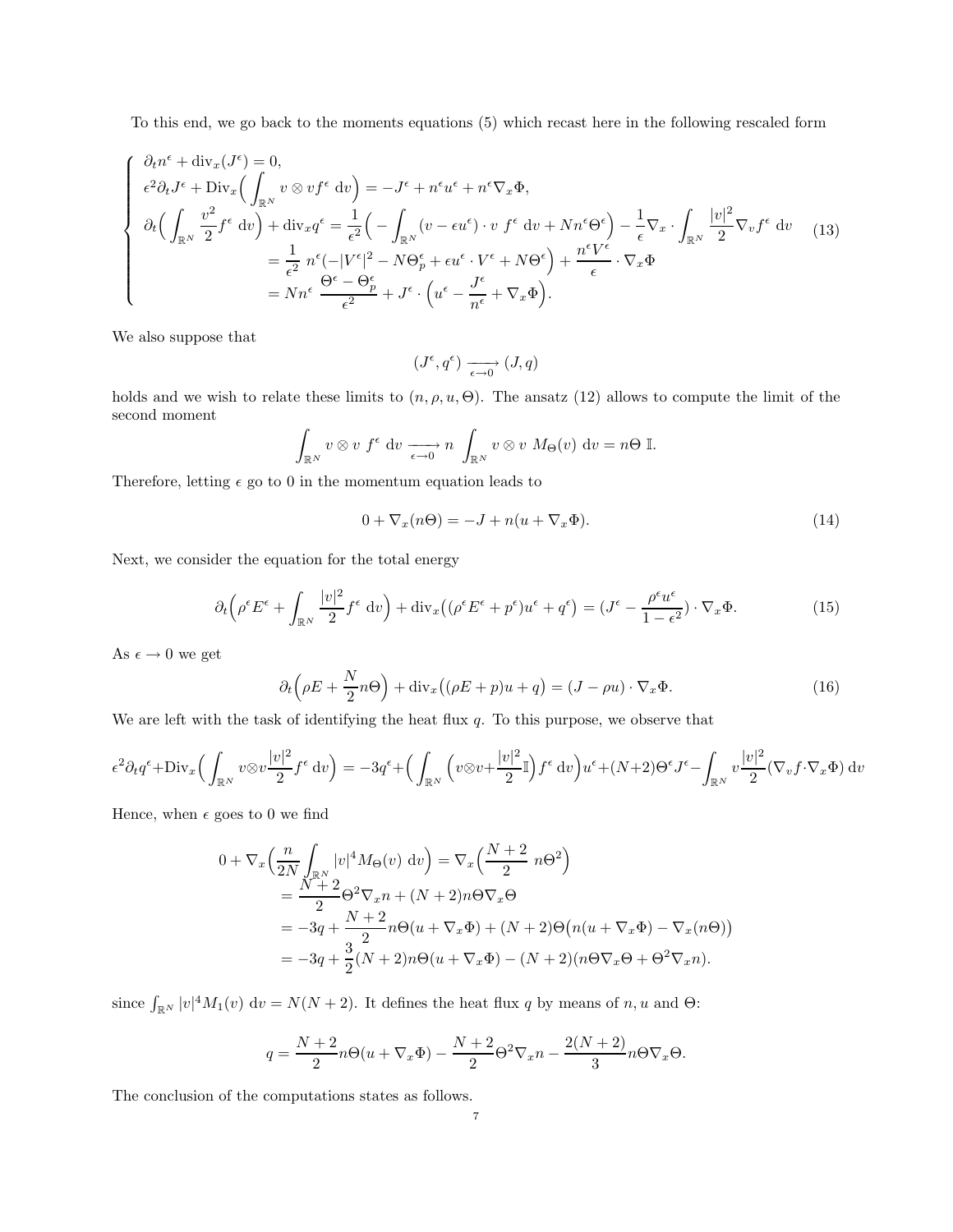**Theorem 1.** Assuming strong enough convergence of the macroscopic quantities, the limit as  $\epsilon$  goes to 0 is described by the following set of PDEs

$$
\begin{cases}\n\partial_t \rho + \text{div}_x(\rho u) = 0, \\
\partial_t n + \text{div}_x(nu - \nabla_x(n\Theta)) = -\text{div}_x(n\nabla_x \Phi), \\
\partial_t(\rho u) + \text{Div}_x(\rho u \otimes u + p) = -\nabla_x(n\Theta) + (n - \rho)\nabla_x \Phi, \\
\partial_t(\rho E + \frac{N}{2}n\Theta) + \text{div}_x((\rho E + p)u + \frac{N+2}{2}n\Theta u) \\
= \frac{N+2}{2} \text{div}_x(\Theta^2 \nabla_x n) + \frac{2(N+2)}{3} \text{div}_x(n\Theta \nabla_x \Theta) \\
- \frac{\tilde{X} + 2}{2} \text{div}_x(n\Theta \nabla_x \Phi) + (n - \rho)u \nabla_x \Phi + n|\nabla_x \Phi|^2 - \nabla_x \Phi \cdot \nabla_x(n\Theta).\n\end{cases}
$$
\n(17)

In System (17) the unknowns are the fluid density  $\rho$ , the particle (macroscopic) density n and the common velocity u and temperature Θ. Assuming a constant temperature and dropping the energy equation, we recover the equations derived in [3]. There appear some unusual terms in the equations which are reminiscent of the so-called Soret and Dufour effects, see [14]. The Soret effect relies on the conduction current  $n\nabla_x\Theta$ : the temperature gradient produces a flow of particles. Note that particles are also subject to diffusion with a diffusion coefficient proportional to the temperature. The Dufour effect relies on the effects of concentration gradients on the evolution of the temperature.

Another way of deriving the limit equations consists in considering fluctuations in the ansatz (12). This approach motivates the design of "Asymptotic Preserving" schemes, see [4, 5, 8]. Namely, we set

$$
f^{\epsilon}(t,x,v) = n^{\epsilon}(t,x)M_{\Theta^{\epsilon}(t,x)}(v) + \epsilon r^{\epsilon}(t,x,v)
$$

and we wish to identify the limit r of  $(r^{\epsilon})$  by using the equation

$$
\epsilon \partial_t f^{\epsilon} + v \cdot \nabla_x f^{\epsilon} = \mathscr{L}_{\Theta^{\epsilon}} r^{\epsilon} - u^{\epsilon} \cdot \nabla_v f^{\epsilon} - \nabla_x \Phi \cdot \nabla_v f^{\epsilon}
$$
\n(18)

where  $\mathcal{L}_{\Theta}$  stands for the Fokker-Planck operator

$$
\mathscr{L}_{\Theta} f = \mathrm{div}_v (v f + \Theta \nabla_v f)
$$

(recall that  $\mathscr{L}_{\Theta}(M_{\Theta}) = 0$  for every  $\Theta \in \mathbb{R}$ ). Indeed, assuming that  $r^{\epsilon}$  converges to r, we can express the mass and heat fluxes as follows

$$
J^{\epsilon} = \int_{\mathbb{R}^N} v r^{\epsilon} dv \xrightarrow[\epsilon \to 0]{} J = \int_{\mathbb{R}^N} v r dv, \qquad q^{\epsilon} = \int_{\mathbb{R}^N} v \frac{|v|^2}{2} r^{\epsilon} dv \xrightarrow[\epsilon \to 0]{} q = \int_{\mathbb{R}^N} v \frac{|v|^2}{2} r dv.
$$

In the the last two terms of (18), the leading contribution reads

$$
-(u^{\epsilon} + \nabla_x \Phi) \cdot \nabla_v (n^{\epsilon} M_{\Theta^{\epsilon}}) = +(u^{\epsilon} + \nabla_x \Phi) \cdot \frac{v}{\Theta^{\epsilon}} n^{\epsilon} M_{\Theta^{\epsilon}}.
$$

Therefore,  $r$  is characterized by the relation

$$
\mathcal{L}_{\Theta}r = v \cdot \nabla_x (nM_{\Theta}) - (u + \nabla_x \Phi) \cdot \frac{v}{\Theta} nM_{\Theta}
$$
  
=  $vM_{\Theta} \cdot (\nabla_x n - (u + \nabla_x \Phi) \frac{n}{\Theta} - \frac{N}{2} \frac{n}{\Theta} \nabla_x \Theta) + v \frac{|v|^2}{2} M_{\Theta} \cdot \frac{n}{\Theta^2} \nabla_x \Theta.$  (19)

The solution splits as follows

$$
r = r1 + r2,
$$
  
\n
$$
r1(t, x, v) = \chi(t, x, v) \cdot \left(\nabla_x n - (u + \nabla_x \Phi)\frac{n}{\Theta} - \frac{N}{2}\frac{n}{\Theta}\nabla_x \Theta\right),
$$
  
\n
$$
r2(t, x, v) = \lambda(t, x, v) \cdot \frac{n}{\Theta^2}\nabla_x \Theta,
$$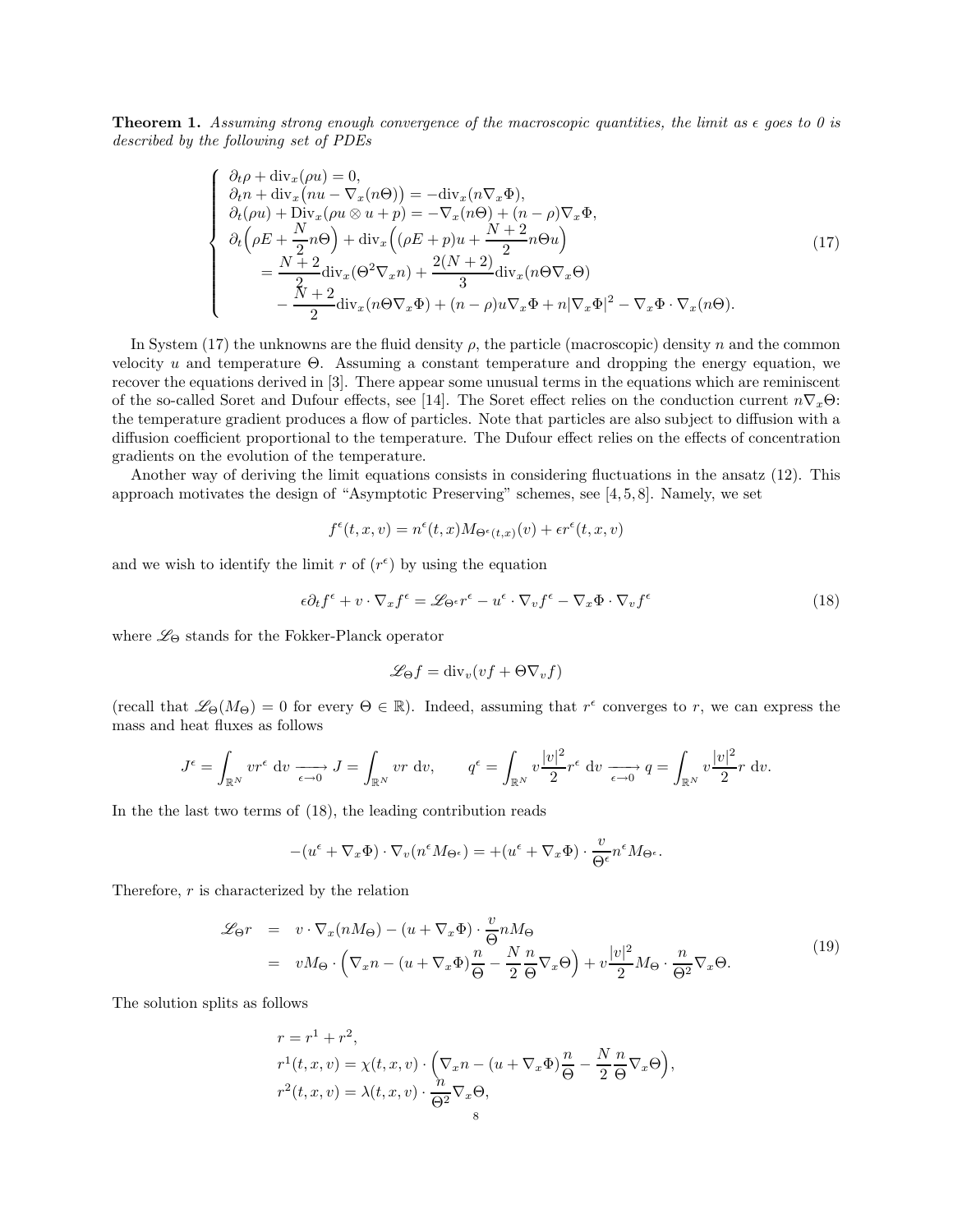where  $\chi = (\chi_1, ..., \chi_N)$  and  $\lambda = (\lambda_1, ..., \lambda_N)$  are solutions of the auxiliary problems (where t, x appear only as parameters through the temperature)

$$
\mathscr{L}_{\Theta(t,x)} \chi_j = v_j M_{\Theta(t,x)}, \qquad \mathscr{L}_{\Theta(t,x)} \lambda_j = v_j \frac{|v|^2}{2} M_{\Theta(t,x)}.
$$

We check readily that

$$
\chi = -vM_{\Theta}, \qquad \lambda = -vM_{\Theta} \frac{1}{3} \left( \frac{|v|^2}{2} + (N+2)\Theta \right).
$$

The associated mass fluxes are given by

$$
J_{\chi} = \int_{\mathbb{R}^N} v \otimes \chi \, dv = -\int_{\mathbb{R}^N} v \otimes v M_{\Theta} \, dv = -\Theta \mathbb{I},
$$
  
\n
$$
J_{\lambda} = \int_{\mathbb{R}^N} v \otimes \lambda \, dv = -\int_{\mathbb{R}^N} v \otimes v \frac{1}{3} \left( \frac{v^2}{2} + (N+2)\Theta \right) M_{\Theta} \, dv
$$
  
\n
$$
= -\frac{1}{3} (N+2) (1/2+1) \Theta^2 \mathbb{I} = -\frac{N+2}{2} \Theta^2 \mathbb{I},
$$

while for the heat flux we obtain

$$
q_{\chi} = \int_{\mathbb{R}^N} v \frac{v^2}{2} \otimes \chi \, dv = -\frac{N+2}{2} \Theta^2 \mathbb{I},
$$
  
\n
$$
q_{\lambda} = \int_{\mathbb{R}^N} v \frac{v^2}{2} \otimes \lambda \, dv = -\frac{1}{3} \left( \frac{(N+4)(N+2)}{4} + \frac{(N+2)^2}{2} \right) \Theta^3 \mathbb{I}.
$$

Finally, we are led to the following asymptotic behavior

$$
J^{\epsilon} \longrightarrow J_{\chi} \cdot \left( \nabla_x n - (u + \nabla_x \Phi) \frac{n}{\Theta} - \frac{N}{2} \frac{n}{\Theta} \nabla_x \Theta \right) + J_{\lambda} \cdot \frac{n}{\Theta^2} \nabla_x \Theta,
$$
  
= -\Theta \nabla\_x n + n(u + \nabla\_x \Phi) + \frac{N}{2} n \nabla\_x \Theta - \frac{N+2}{2} n \nabla\_x \Theta  
= n(u + \nabla\_x \Phi) - \nabla\_x (n\Theta).

Similarly, we obtain

$$
q^{\epsilon} \longrightarrow q_{\chi} \cdot \left( \nabla_x n - (u + \nabla_x \Phi) \frac{n}{\Theta} - \frac{N}{2} \frac{n}{\Theta} \nabla_x \Theta \right) + q_{\lambda} \cdot \frac{n}{\Theta^2} \nabla_x \Theta
$$
  
= 
$$
-\frac{N+2}{2} \left( \Theta^2 \nabla_x n - n \Theta (u + \nabla_x \Phi) - \frac{N}{2} n \Theta \nabla_x \Theta \right)
$$
  

$$
-\frac{(N+4)(N+2) + 2(N+2)^2}{12} n \Theta \nabla_x \Theta
$$
  
= 
$$
\frac{N+2}{2} n \Theta (u + \nabla_x \Phi) - \frac{N+2}{2} \Theta^2 \nabla_x n - \frac{2(N+2)}{3} n \Theta \nabla_x \Theta.
$$

We summarize the result as follows.

**Proposition 2.** The fluctuation  $r^{\epsilon}$  converges to

$$
r = -vM_{\Theta} \cdot \left(\nabla_x n - (u + \nabla_x \Phi)\frac{n}{\Theta} - \frac{N}{2}\frac{n}{\Theta}\nabla_x \Theta\right) - vM_{\Theta}\frac{1}{3}\left(\frac{v^2}{2} + (N+2)\Theta\right) \cdot \frac{n}{\Theta^2}\nabla_x \Theta,
$$

and the mass and heat fluxes have the following behavior

$$
J = n(u + \nabla_x \Phi) - \nabla_x (n\Theta),
$$
  
\n
$$
q = \frac{N+2}{2}n\Theta(u + \nabla_x \Phi) - \frac{N+2}{2}\Theta^2 \nabla_x n - \frac{2(N+2)}{3}n\Theta \nabla_x \Theta.
$$

It allows to identify the limit in (13), and, of course, we recover in this way System (17).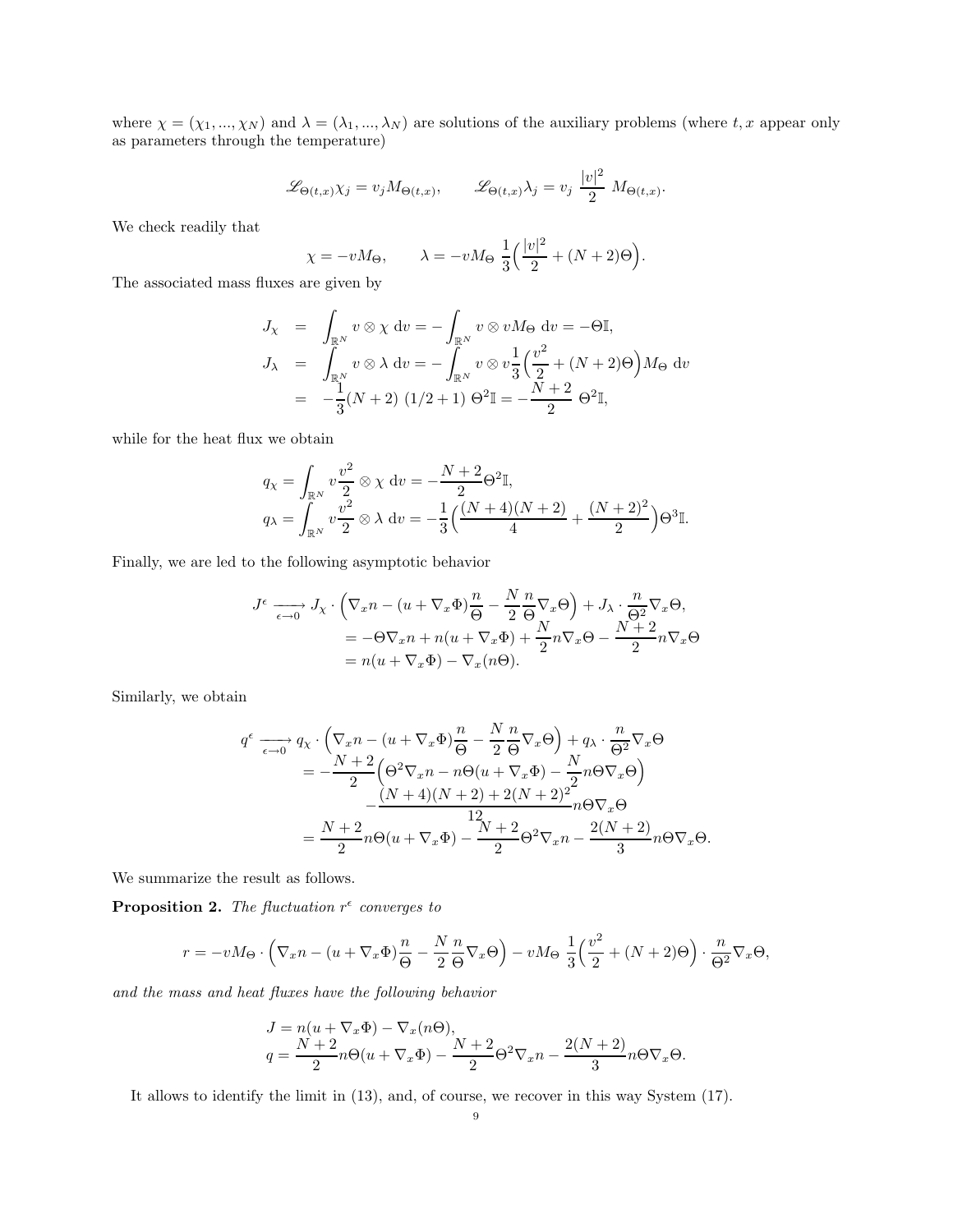## 4. Numerical scheme for the limit system

In the section we explore the limit system (17) from a numerical point of view. The space dimension is  $N = 1$  in the following, and the potential is gravitational:  $\nabla_x \Phi = g$ ; System (17) reads

$$
\begin{cases}\n\partial_t \rho + \partial_x (\rho u) = 0, \\
\partial_t n + \partial_x (nu) = \partial_{x,x}^2 (n\Theta) - g \partial_x (n), \\
\partial_t (\rho u) + \partial_x (\rho u \otimes u + p) = -\partial_x (n\Theta) + (n - \rho)g, \\
\partial_t (\rho E + \frac{N}{2}n\Theta) + \partial_x ((\rho E + p)u + \frac{3}{2}n\Theta u) \\
= \frac{3}{2} \partial_x (\Theta^2 \partial_x n) + 2\partial_x (n\Theta \partial_x \Theta) - \frac{5}{2}g \partial_x (n\Theta) + (n - \rho)ug + ng^2.\n\end{cases}
$$

The numerical scheme that we derived is based on the following form of the system: denoting  $\tilde{p} = p + n\Theta$ and  $\rho \vec{E} = \rho E + n\Theta/2$ , the system can be recast as

$$
\begin{cases}\n\partial_t \rho + \partial_x (\rho u) = 0, \\
\partial_t n + \partial_x (nu) = \partial_{x,x}^2 (n\Theta) - g \partial_x (n), \\
\partial_t (\rho u) + \partial_x (\rho u \otimes u + \tilde{p}) = (n - \rho)g, \\
\partial_t (\rho \tilde{E}) + \partial_x ((\rho \tilde{E} + \tilde{p})u) \\
= \frac{3}{2} \partial_x (\Theta^2 \partial_x n) + 2 \partial_x (n\Theta \partial_x \Theta) - \frac{5}{2} g \partial_x (n\Theta) + (n - \rho)ug + ng^2.\n\end{cases}
$$

Then the design of the scheme is based on a splitting strategy. Every time step is decomposed in 3 stages.

• The first stage solves the system without the right-hand side above:

$$
\begin{cases}\n\partial_t \rho + \partial_x (\rho u) = 0, \\
\partial_t n + \partial_x (nu) = 0, \\
\partial_t (\rho u) + \partial_x (\rho u \otimes u + \tilde{p}) = 0, \\
\partial_t (\rho \tilde{E}) + \partial_x ((\rho \tilde{E} + \tilde{p})u) = 0.\n\end{cases}
$$

Here we note the similarity with the classical Euler system. For this stage a standard Lagrange-remap scheme, as in [6], [7], is used. The stability of this stage relies on a hyperbolic-type condition on the time step: the time step of the whole time iteration is determined by this "hyperbolic" condition.

• The second stage solves the dissipative terms as well as the "transport" terms due to the gravity:

$$
\begin{cases}\n\partial_t \rho = 0, \\
\partial_t n = \partial_{x,x}^2(n\Theta) - g\partial_x(n), \\
\partial_t (\rho u) = 0, \\
\partial_t (\rho \tilde{E}) = \frac{3}{2}\partial_x(\Theta^2 \partial_x n) + 2\partial_x(n\Theta \partial_x \Theta) - \frac{5}{2}g\partial_x(n\Theta).\n\end{cases}
$$

This stage imposes a parabolic-type stability condition on the time step and is sub-cycled in the time step.

• the last stage solves the gravity terms:

$$
\begin{cases}\n\partial_t \rho = 0, \\
\partial_t n = 0, \\
\partial_t (\rho u) = (n - \rho)g, \\
\partial_t (\rho \tilde{E}) = (n - \rho)ug + ng^2.\n\end{cases}
$$

This is done numerically with an explicit Euler scheme.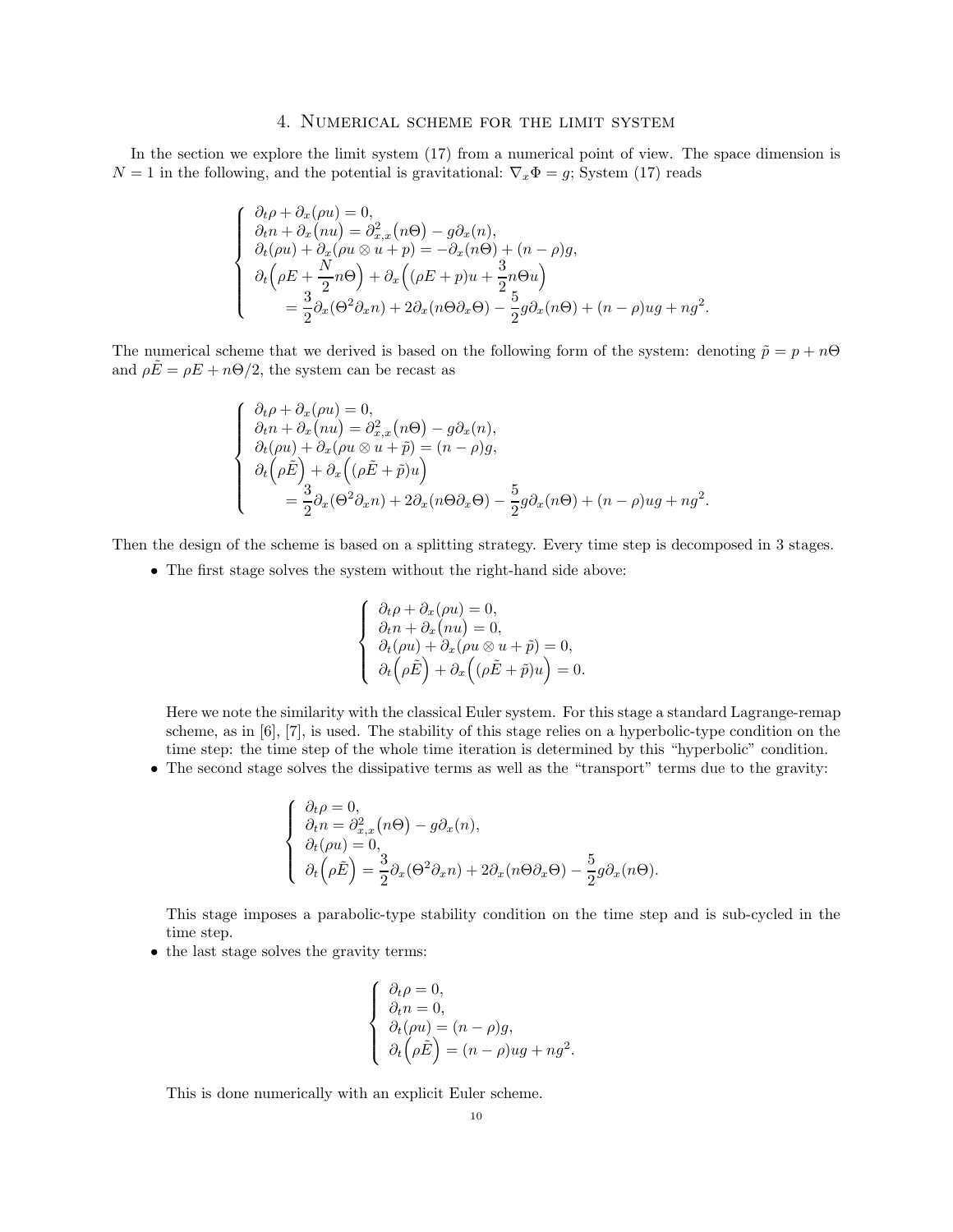#### 5. Numerical results

The space domain is a bounded interval (namely [0, 4] in the following) and the chosen boundary conditions are wall boundary conditions: concerning the fluid,  $u = 0$  and  $\partial_x p = 0$ . The boundary condition to be imposed on  $\Theta$  is to be derived from the microscopic equations. The wall condition on the microscopic density f reads  $f(t, x, v) = f(t, x, -v)$  for every  $v \in \mathbb{R}$ , when x belongs to the boundary. From (19) we have that r obeys

$$
\mathcal{L}_{\Theta}r = vM_{\Theta}\Big(\partial_x n - (u+g)\frac{n}{\Theta} - \frac{1}{2}\frac{n}{\Theta}\partial_x \Theta + \frac{v^2n}{2\Theta^2}\partial_x \Theta\Big).
$$

We remark that, imposing that r is an even function in the v variable on the boundary, the left-hand side is an even function and the right-hand side is an odd function. Thus one has

$$
\partial_x n - (u+g)\frac{n}{\Theta} - \frac{1}{2}\frac{n}{\Theta}\partial_x \Theta + \frac{v^2 n}{2\Theta^2}\partial_x \Theta = 0,
$$

for every  $v \in \mathbb{R}$ . Thus  $\partial_x \Theta = 0$  and  $\partial_x n = (u + g)n/\Theta = gn/\Theta$  on the boundary.

The first numerical result we propose is the case of an isentropic fluid with pressure law  $p = \rho^{\gamma}$  ( $\gamma \ge 1$ , namely here  $\gamma = 1.4$ ). In this case the energy equation for the fluid is dropped. This allows to compare the results with those obtained for the microscopic (kinetic) system (for  $\epsilon > 0$  but small) in [4]. The test-case is one of those presented in this reference: this initial condition is at rest, with  $u(0, x) = 0$ ,  $\rho(0, x) = 1$  and  $n(0, x) = 0.5$ . The final time is  $T = 2$ . On figures 1,2,3 we observe the strong similarity between the two numerical solutions. This similarity is improved when refining the mesh and having  $\epsilon$  decrease.

The second series of numerical results are obtained with the same initial conditions, but we want here to analyze the effect of temperature. We thus compare the results of the limit system for an isentropic gas and for an ideal gas. On this first and preliminary result, we see that the thermal effect is not negligible. Figure 7 shows that the temperature has strong variations in the space variable. The consequences concerning the fluid density are particularly important, inducing a high fluid density region on the left-hand side (which can be considered as the bottom, since gravity makes the fluid go leftwards) of the domain. There is a lot of energy on the left-hand side, because of the fluid "falling down" with a high velocity, as we can see in Figures 4, 6 and 7. On the right-hand side, on the contrary, since the particles are going rightwards slowly because of the buoyancy effect, there is very little energy.

#### **REFERENCES**

- [1] C. Baranger, G. Baudin, L. Boudin, B. Després, F. Lagoutière, E. Lapébie and T. Takahashi. Liquid jet generation and breakup. In Numerical Methods for Hyperbolic and Kinetic Equations, S. Cordier, Th. Goudon, M. Gutnic, E. Sonnendrücker Eds., IRMA Lectures in Mathematics and Theoretical Physics, vol. 7, EMS Publ. House, 2005.
- [2] C. Baranger, L. Boudin, P.-E. Jabin and S. Mancini. A modeling of biospray for the upper airways. ESAIM:Proc, 14:41–47, 2005.
- [3] J.-A. Carrillo and Th. Goudon. Stability and asymptotics analysis of a fluid-particles interaction model. Comm. PDE, 31:1349–1379, 2006.
- [4] J.-A. Carrillo, Th. Goudon and P. Lafitte. Simulation of Fluid & Particles Flows: Asymptotic Preserving Schemes for Bubbling and Flowing Regimes. J. Comput. Phys., 227(16):7929-7951, 2008.
- [5] J.-A. Carrillo, Th. Goudon, P. Lafitte, and F. Vecil. Numerical schemes of diffusion asymptotics and moment closures for kinetic equations. J. Sci. Comput., 36(1):113-149,2008.
- [6] B. Després, Inégalité entropique pour un solveur conservatif du système de la dynamique des gaz en coordonnées de Lagrange. C. R. Acad. Sci. Paris Sér. I Math. 324 (1997) no 11, p. 1301-1306.
- [7] G. Gallice, Schémas de type Godunov entropiques et positifs préservant les discontinuités de contact. C. R. Acad. Sci. Paris Sér. I Math. 331 (2000) no 2, p. 149-152.
- [8] Th. Goudon, P. Lafitte. Splitting schemes for the simulation of non equilibrium radiative flows. Preprint, 2007.
- [9] Th. Goudon, P.-E. Jabin and A. Vasseur. Hydrodynamic limit for the Vlasov-Navier-Stokes equations. I. Light particles regime. Indiana Univ. Math. J., 53(6):1495–1515, 2004.
- [10] Th. Goudon, P.-E. Jabin and A. Vasseur. Hydrodynamic limit for the Vlasov-Navier-Stokes equations. II. Fine particles regime. Indiana Univ. Math. J., 53(6):1517–1536, 2004.
- [11] M. Massot and Ph. Villedieu. Modélisation multi-fluide eulérienne pour la simulation de brouillards denses polydispersés. C. R. Acad. Sci. Paris Sér. I Math., 332(9):869-874, 2001.
- [12] J. Mathiaud. Etude de systèmes de type gaz-particules. PhD thesis, ENS Cachan, Sept. 2006.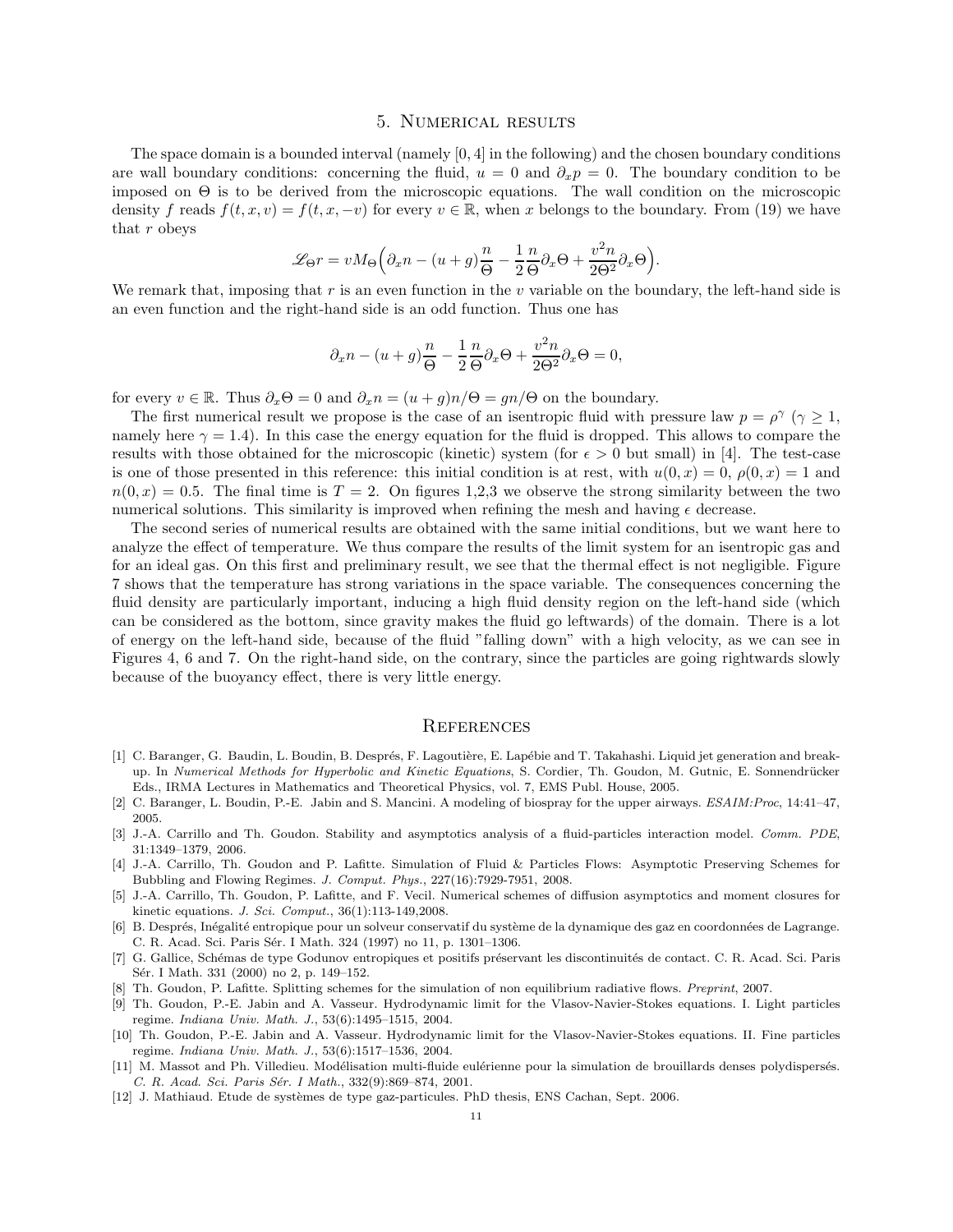- [13] B. Sportisse. Modélisation et simulation de la pollution atmosphérique. Habilitation à Diriger les Recherches, Sciences de l'Univers, Université Pierre et Marie Curie, June 2007.
- [14] R. F. Streater. The Soret and Dufour effects in statistical dynamics. Preprint 1998 (arXiv:math-ph/9910043v1).
- [15] F.A. Williams. Combustion theory. Benjamin Cummings, 1985.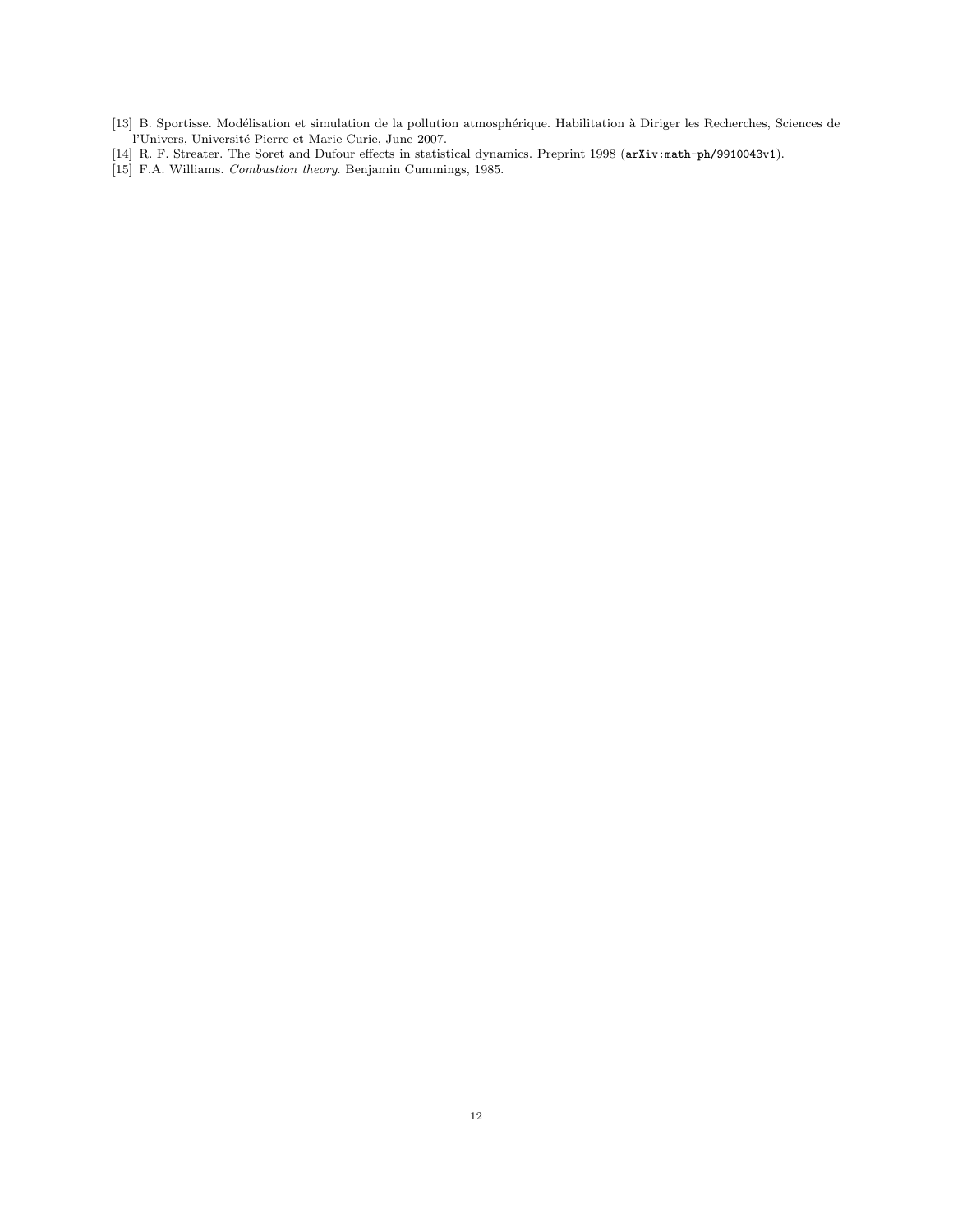

FIGURE 1. Fluid density: comparison of the limit solution and the solution with  $\epsilon = 0.1$ .



Figure 2. Particles macroscopic density: comparison of the limit solution and the solution with  $\epsilon = 0.1$ .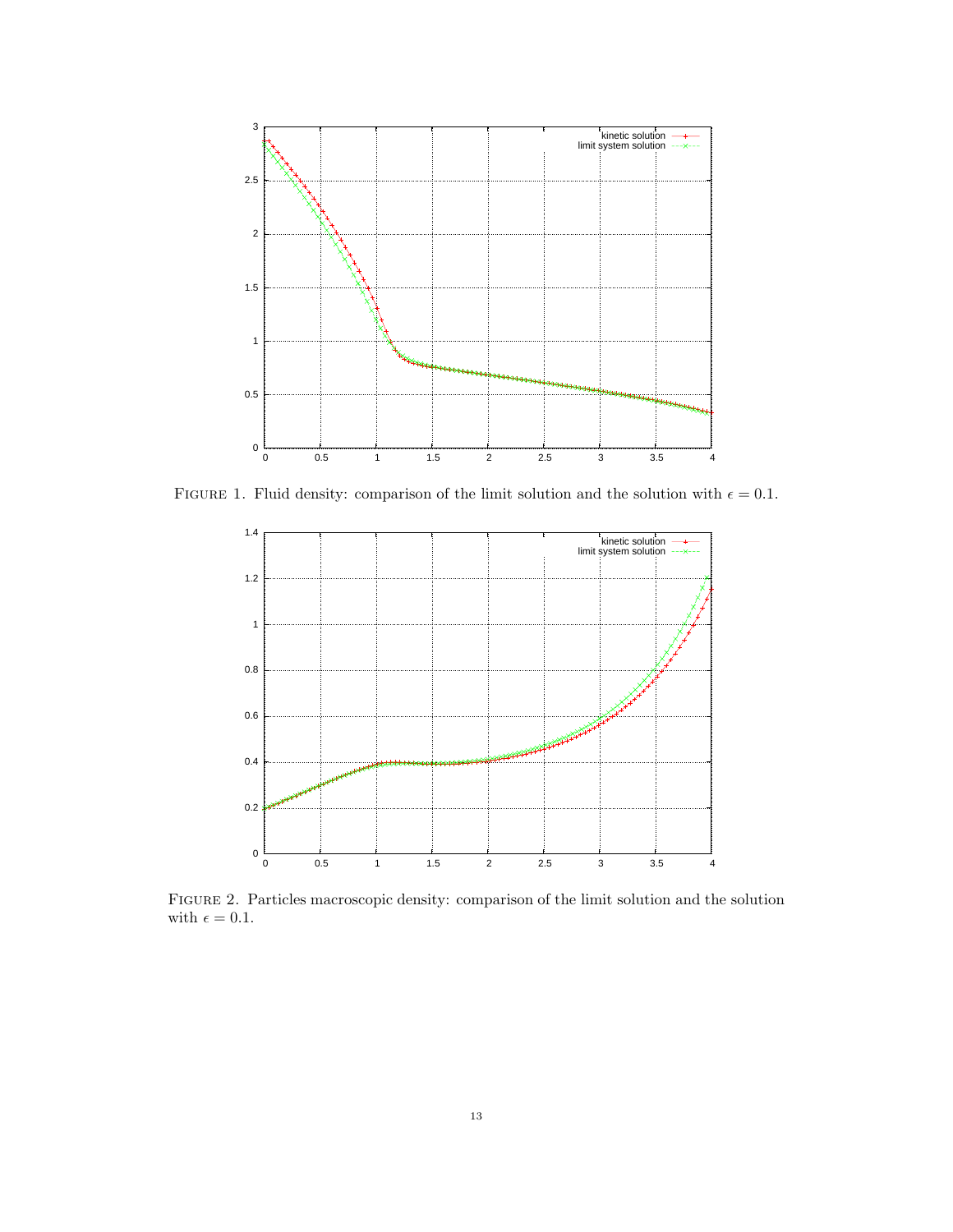

FIGURE 3. Fluid velocity: comparison of the limit solution and the solution with  $\epsilon = 0.1$ .



Figure 4. Fluid density: comparison of the isentropic and the ideal gas solutions.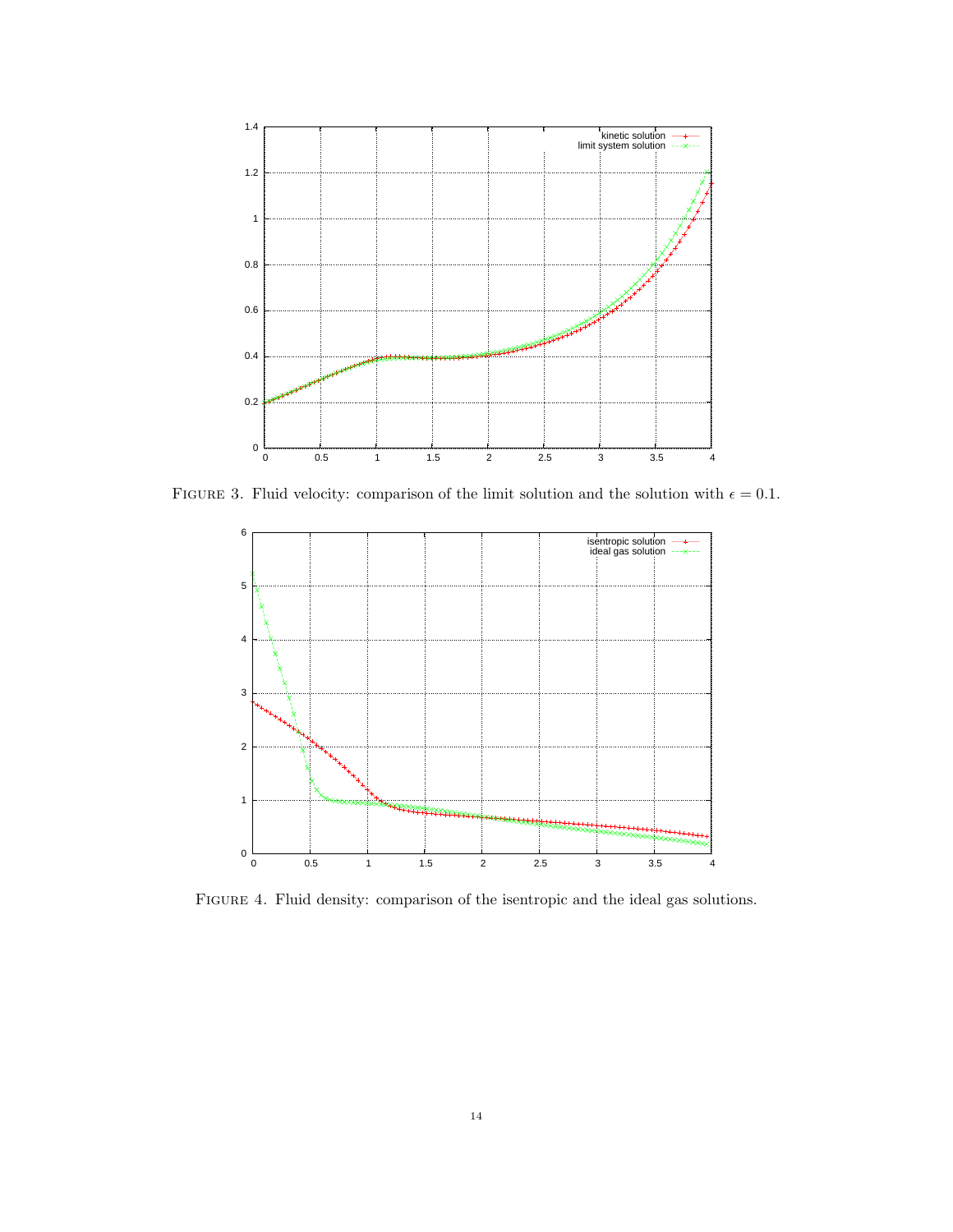

Figure 5. Particles macroscopic density: comparison of the isentropic and the ideal gas solutions.



Figure 6. Fluid velocity: comparison of the isentropic and the ideal gas solutions.